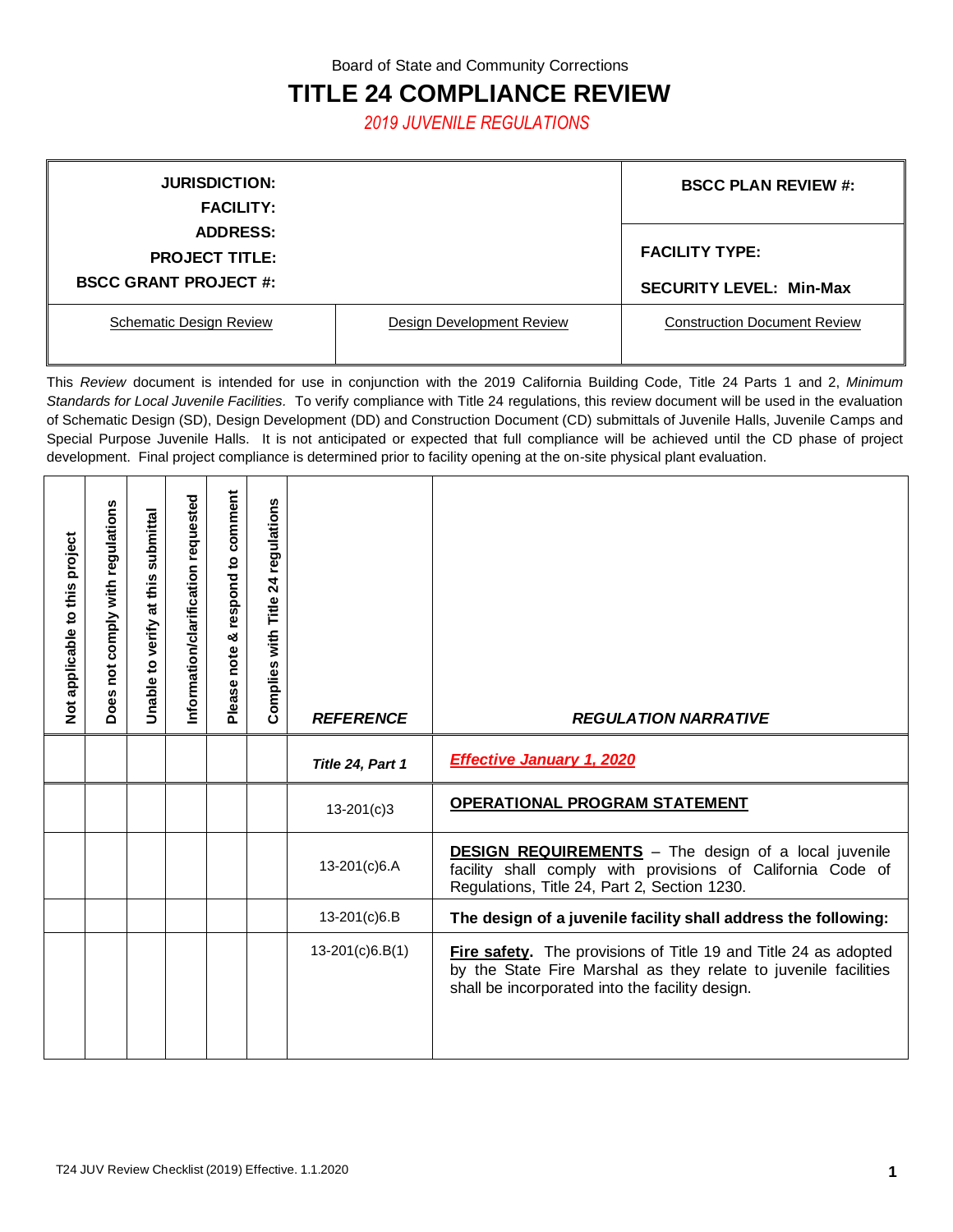| Not applicable to this project | Does not comply with regulations                         | Unable to verify at this submittal | Information/clarification requested | Please note & respond to comment | Complies with Title 24 regulations | <b>REFERENCE</b>     | <b>REGULATION NARRATIVE</b>                                                                                                                                                                                                                                                                                                                                                                                                                                                                                                                        |  |  |  |
|--------------------------------|----------------------------------------------------------|------------------------------------|-------------------------------------|----------------------------------|------------------------------------|----------------------|----------------------------------------------------------------------------------------------------------------------------------------------------------------------------------------------------------------------------------------------------------------------------------------------------------------------------------------------------------------------------------------------------------------------------------------------------------------------------------------------------------------------------------------------------|--|--|--|
|                                |                                                          |                                    |                                     |                                  |                                    | $13-201(c)6.B(2)$    | <b>Suicide hazards.</b> Architectural plans shall be reviewed by the<br>Board for the purpose of reducing hazards posed by fixtures<br>and equipment which could be used for an act of suicide by a<br>youth. The facility design shall avoid any surfaces, edges,<br>fixtures, or fittings that can provide an attachment for hanging or<br>other opportunity for self-inflicted injury. The following features<br>shall be incorporated in the design of sleeping rooms,<br>bathrooms, and any other area where a juvenile may be left<br>alone: |  |  |  |
|                                |                                                          |                                    |                                     |                                  |                                    | $13-201(c)6.B(2)(a)$ | Plumbing shall not be exposed. Operation of control valves<br>shall use flush buttons or similar. Drinking water spout, if any,<br>shall be without curved projections;                                                                                                                                                                                                                                                                                                                                                                            |  |  |  |
|                                |                                                          |                                    |                                     |                                  |                                    | $13-201(c)6.B(2)(b)$ | Towel holders shall be ball-in-socket or indented clasp, not pull-<br>down hooks or bars;                                                                                                                                                                                                                                                                                                                                                                                                                                                          |  |  |  |
|                                |                                                          |                                    |                                     |                                  |                                    | $13-201(c)6.B(2)(c)$ | Supply and return grilles and any other vent or security cover<br>shall have openings no greater than 3/16 inch or have 16-<br>mesh per square inch;                                                                                                                                                                                                                                                                                                                                                                                               |  |  |  |
|                                |                                                          |                                    |                                     |                                  |                                    | $13-201(c)6.B(2)(d)$ | Beds, desk surfaces, and shelves shall have no sharp edges<br>and shall be configured to prevent attachment;                                                                                                                                                                                                                                                                                                                                                                                                                                       |  |  |  |
|                                |                                                          |                                    |                                     |                                  |                                    | 13-201(c)6.B(2)(e)   | Light fixtures shall be tamper resistant;                                                                                                                                                                                                                                                                                                                                                                                                                                                                                                          |  |  |  |
|                                |                                                          |                                    |                                     |                                  |                                    | $13-201(c)6.B(2)(f)$ | Fixtures such as mirrors shall be mounted using tamper<br>resistant fasteners;                                                                                                                                                                                                                                                                                                                                                                                                                                                                     |  |  |  |
|                                |                                                          |                                    |                                     |                                  |                                    | $13-201(c)6.B(2)(g)$ | Fire sprinkler heads inside rooms shall be designed to prevent<br>attachment; and                                                                                                                                                                                                                                                                                                                                                                                                                                                                  |  |  |  |
|                                |                                                          |                                    |                                     |                                  |                                    | $13-201(c)6.B(2)(h)$ | Telephone cords shall be at a length that reduces the potential<br>for use as a ligature.                                                                                                                                                                                                                                                                                                                                                                                                                                                          |  |  |  |
|                                |                                                          |                                    |                                     |                                  |                                    | $13-201(c)6.B(3)$    | Health and sanitation. Provisions of Subchapter 5, Title 15,<br>California Code of Regulations, and of the California Retail<br>Food Code (CalCode) as they relate to juvenile facilities shall<br>be incorporated into the facility design.                                                                                                                                                                                                                                                                                                       |  |  |  |
|                                | T24 JUV Review Checklist (2019) Effective. 1.1.2020<br>2 |                                    |                                     |                                  |                                    |                      |                                                                                                                                                                                                                                                                                                                                                                                                                                                                                                                                                    |  |  |  |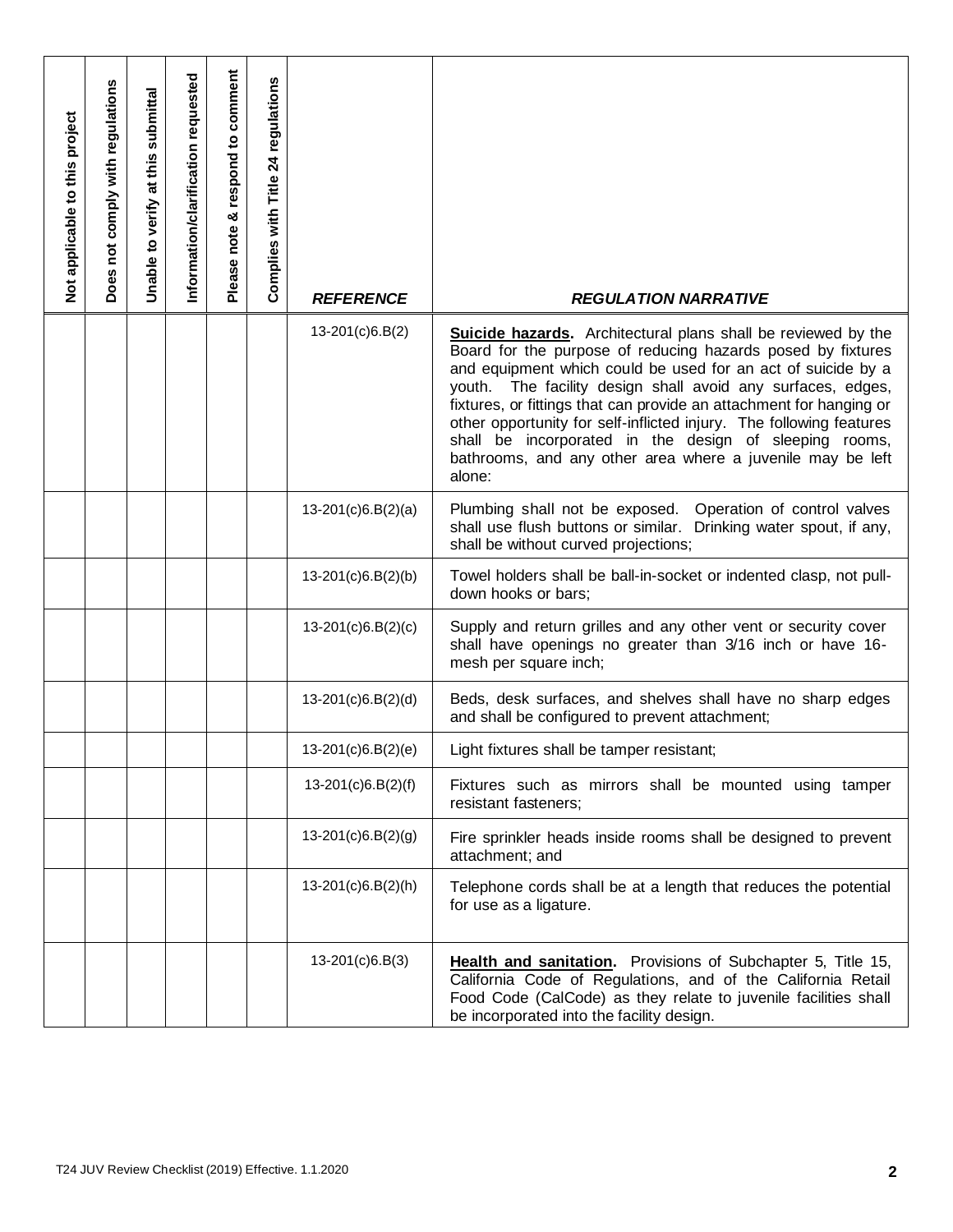| Not applicable to this project | Does not comply with regulations                         | Unable to verify at this submittal | Information/clarification requested | Please note & respond to comment | Complies with Title 24 regulations | <b>REFERENCE</b>  | <b>REGULATION NARRATIVE</b>                                                                                                                                                                                                                                                                                                                                                                                                                                                                                                                                                                                                                                                                                                                                                                                                |  |  |  |
|--------------------------------|----------------------------------------------------------|------------------------------------|-------------------------------------|----------------------------------|------------------------------------|-------------------|----------------------------------------------------------------------------------------------------------------------------------------------------------------------------------------------------------------------------------------------------------------------------------------------------------------------------------------------------------------------------------------------------------------------------------------------------------------------------------------------------------------------------------------------------------------------------------------------------------------------------------------------------------------------------------------------------------------------------------------------------------------------------------------------------------------------------|--|--|--|
|                                |                                                          |                                    |                                     |                                  |                                    | 13-201(c)6.B(4)   | When adding new sleeping rooms to a juvenile hall, not less<br>than 10 percent of them shall be single occupancy, unless the<br>juvenile hall can demonstrate that its current number of single<br>occupancy rooms will equal at least 10 percent of the new rated<br>capacity. In addition, single or double occupancy rooms shall<br>be that number, determined by the facility administrator,<br>necessary to safely manage the population of the facility based<br>on a comprehensive needs assessment which accounts for<br>youth projected to be:<br>a. mentally disordered;<br>b. custodial problems, and/or<br>likely to need individual housing for other specific<br>c.<br>reasons as determined by the facility administration.<br>The total number of single or double occupancy rooms shall be<br>identified. |  |  |  |
|                                |                                                          |                                    |                                     |                                  |                                    | $13-201(c)6.B(5)$ | <b>Staff and safety.</b> Facilities shall be designed and/or equipped<br>in such a manner that staff and youth have the ability to<br>summon immediate assistance in the event of an incident or an<br>emergency.                                                                                                                                                                                                                                                                                                                                                                                                                                                                                                                                                                                                          |  |  |  |
|                                |                                                          |                                    |                                     |                                  |                                    | 13-201(c)6.B(6)   | <b>Heating and cooling.</b> Provision shall be made to maintain a<br>generally accepted living environment and meet the<br>requirements of Parts 1 (California Administrative Code), 2<br>(California Building Code), and 4 (California Mechanical Code).                                                                                                                                                                                                                                                                                                                                                                                                                                                                                                                                                                  |  |  |  |
|                                |                                                          |                                    |                                     |                                  |                                    | 13-201(c)6.B(7)   | <b>Acoustics.</b> Dayroom areas shall be designed and constructed<br>so that the noise level does not exceed 70 decibels and a<br>reverberation time less than 1.5 seconds. Sleeping areas shall<br>have a noise level no higher than 45 decibels and a<br>reverberation time less than 1.5 seconds.<br>The heating,<br>ventilating and air conditioning noise level shall be no higher<br>than 45 decibels in sleeping areas and classrooms.                                                                                                                                                                                                                                                                                                                                                                              |  |  |  |
|                                | T24 JUV Review Checklist (2019) Effective. 1.1.2020<br>3 |                                    |                                     |                                  |                                    |                   |                                                                                                                                                                                                                                                                                                                                                                                                                                                                                                                                                                                                                                                                                                                                                                                                                            |  |  |  |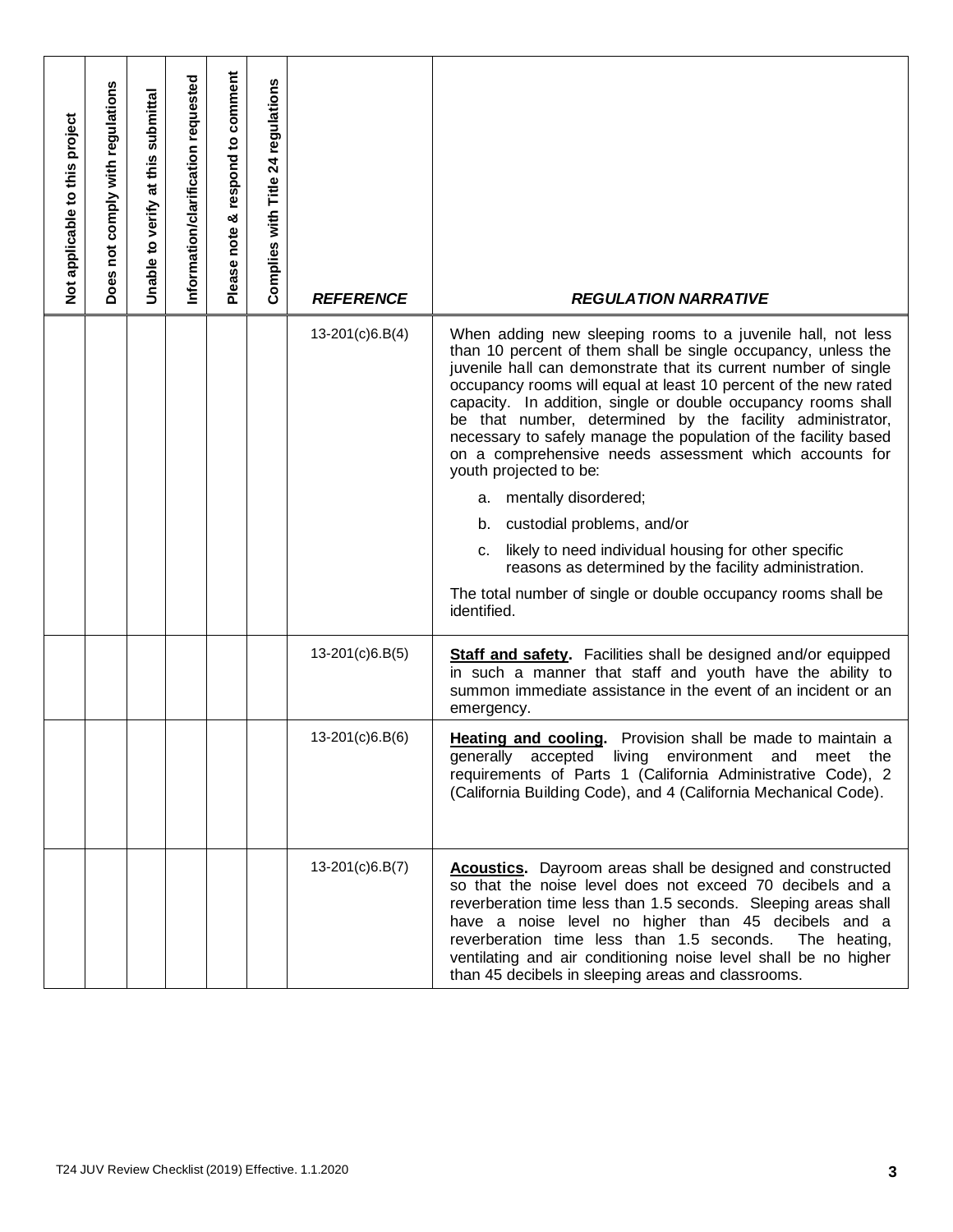| Not applicable to this project | Does not comply with regulations                    | Unable to verify at this submittal | Information/clarification requested | Please note & respond to comment | Complies with Title 24 regulations | <b>REFERENCE</b> | <b>REGULATION NARRATIVE</b>                                                                                                                                                                                                                                                                                                                                                                                                                                              |  |  |  |
|--------------------------------|-----------------------------------------------------|------------------------------------|-------------------------------------|----------------------------------|------------------------------------|------------------|--------------------------------------------------------------------------------------------------------------------------------------------------------------------------------------------------------------------------------------------------------------------------------------------------------------------------------------------------------------------------------------------------------------------------------------------------------------------------|--|--|--|
|                                |                                                     |                                    |                                     |                                  |                                    | 13-201(c)6.B(8)  | Spaces for the disabled.                                                                                                                                                                                                                                                                                                                                                                                                                                                 |  |  |  |
|                                |                                                     |                                    |                                     |                                  |                                    |                  | Other space within the security perimeter such as<br>а.<br>dayroom and activity areas shall be located such that a<br>disabled youth will not be excluded from participating in<br>any program for which they would otherwise be eligible.<br>An accessible shower for disabled youth shall be<br>available.<br>All spaces of a local juvenile facility shall comply with<br>b.<br>the applicable chapters of Title 24, Part 2 of the<br>California Code of Regulations. |  |  |  |
|                                |                                                     |                                    |                                     |                                  |                                    | 13-201(c)6.B(9)  | Security.<br>Facility design shall facilitate security<br>and                                                                                                                                                                                                                                                                                                                                                                                                            |  |  |  |
|                                |                                                     |                                    |                                     |                                  |                                    |                  | supervision appropriate to the classification level of youth in<br>custody including consideration of design space as it relates to<br>the prevention of sexual abuse, assault and harassment.                                                                                                                                                                                                                                                                           |  |  |  |
|                                |                                                     |                                    |                                     |                                  |                                    |                  | The facility perimeter shall be controlled by appropriate<br>a.<br>means to ensure that youth remain within the perimeter and<br>shall be designed to prevent access by the general public<br>without proper authorization.                                                                                                                                                                                                                                              |  |  |  |
|                                |                                                     |                                    |                                     |                                  |                                    | 13-201(c)6.B(9)  | b. Security glazing shall be used where it defines the secure<br>premier of buildings. It shall also be used at appropriate interior<br>locations to ensure a secure and safe environment for youth<br>and staff.                                                                                                                                                                                                                                                        |  |  |  |
|                                | T24 JUV Review Checklist (2019) Effective. 1.1.2020 |                                    |                                     |                                  |                                    |                  |                                                                                                                                                                                                                                                                                                                                                                                                                                                                          |  |  |  |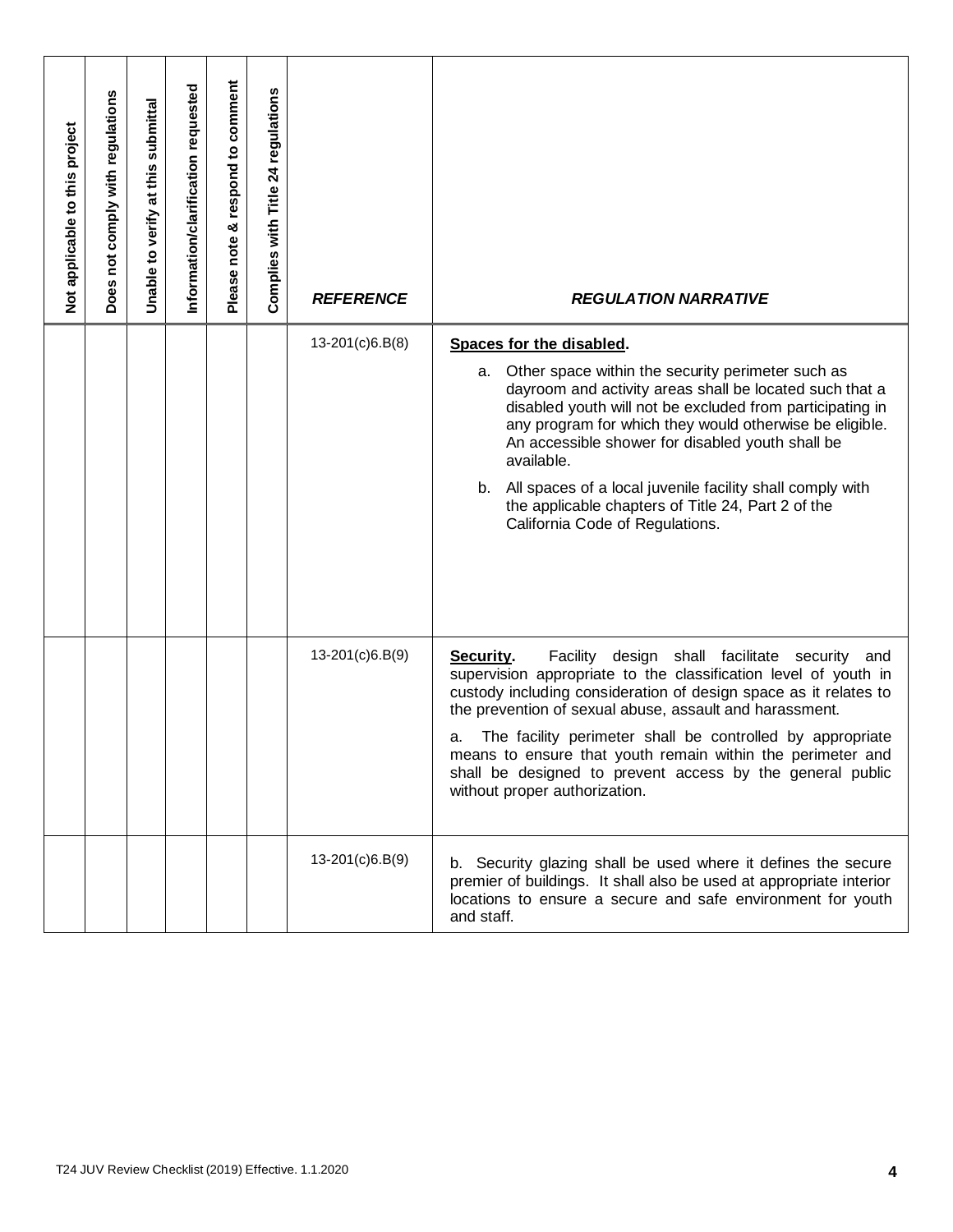| Not applicable to this project | Does not comply with regulations | Unable to verify at this submittal | Information/clarification requested | Please note & respond to comment | Complies with Title 24 regulations | <b>REFERENCE</b>                                    | <b>REGULATION NARRATIVE</b>                                                                                                                                                                                                                                                                                                                                                                                                                                                                                                                                                                                                                                                                                                                                                                         |
|--------------------------------|----------------------------------|------------------------------------|-------------------------------------|----------------------------------|------------------------------------|-----------------------------------------------------|-----------------------------------------------------------------------------------------------------------------------------------------------------------------------------------------------------------------------------------------------------------------------------------------------------------------------------------------------------------------------------------------------------------------------------------------------------------------------------------------------------------------------------------------------------------------------------------------------------------------------------------------------------------------------------------------------------------------------------------------------------------------------------------------------------|
|                                |                                  |                                    |                                     |                                  |                                    | 13-201(c)6.B(10)                                    | Medical/mental health care housing and treatment space.<br>There shall be some means to provide health care housing and<br>treatment of ill and/or infirm youth. When the operational<br>program statement for a facility indicates that medical care<br>housing is needed, such housing must provide lockable storage<br>space for medical instruments and must be located within the<br>security area of the facility accessible to both female and male<br>youth, but not in the living area of either. Treatment spaces and<br>the medical care housing unit shall be designed in consultation<br>with the health authority. If negative pressure isolation rooms<br>are being planned, they shall be designed to the community<br>standard. Medical/mental health areas may contain other than |
|                                |                                  |                                    |                                     |                                  |                                    | 13-201(c)6 B(11)                                    | single occupancy rooms.<br>A sewage system design capable of addressing items that<br>could potentially impact waste water systems.                                                                                                                                                                                                                                                                                                                                                                                                                                                                                                                                                                                                                                                                 |
|                                |                                  |                                    |                                     |                                  |                                    | 13-201(c)6 B(12)                                    | Floor drains shall be provided where operationally and<br>mechanically appropriate.                                                                                                                                                                                                                                                                                                                                                                                                                                                                                                                                                                                                                                                                                                                 |
|                                |                                  |                                    |                                     |                                  |                                    | Title 24, Part 2                                    | <b>Effective January 1, 2020</b>                                                                                                                                                                                                                                                                                                                                                                                                                                                                                                                                                                                                                                                                                                                                                                    |
|                                |                                  |                                    |                                     |                                  |                                    | Section 1230.1                                      | <b>DESIGN CRITERIA FOR REQUIRED SPACES</b>                                                                                                                                                                                                                                                                                                                                                                                                                                                                                                                                                                                                                                                                                                                                                          |
|                                |                                  |                                    |                                     |                                  |                                    | 1230.1.1                                            | <b>Reception/Intake Admission.</b><br>In each juvenile hall, space<br>used for the reception of youth pending admission to juvenile<br>hall shall have the following space and equipment:                                                                                                                                                                                                                                                                                                                                                                                                                                                                                                                                                                                                           |
|                                |                                  |                                    |                                     |                                  |                                    | 1230.1.1.1.                                         | Weapons locker as specified in Section 1230.2.9;                                                                                                                                                                                                                                                                                                                                                                                                                                                                                                                                                                                                                                                                                                                                                    |
|                                |                                  |                                    |                                     |                                  |                                    | 1230.1.1.2.                                         | A secure room for the confinement of youth pending admission<br>to juvenile hall as specified in 1230.1.2;                                                                                                                                                                                                                                                                                                                                                                                                                                                                                                                                                                                                                                                                                          |
|                                |                                  |                                    |                                     |                                  |                                    | 1230.1.1.3.                                         | Access to a shower;                                                                                                                                                                                                                                                                                                                                                                                                                                                                                                                                                                                                                                                                                                                                                                                 |
|                                |                                  |                                    |                                     |                                  |                                    | 1230.1.1.4.                                         | A secure vault or storage space for youth, valuables;                                                                                                                                                                                                                                                                                                                                                                                                                                                                                                                                                                                                                                                                                                                                               |
|                                |                                  |                                    |                                     |                                  |                                    | 1230.1.1.5.                                         | Telephones accessible to youth; and,                                                                                                                                                                                                                                                                                                                                                                                                                                                                                                                                                                                                                                                                                                                                                                |
|                                |                                  |                                    |                                     |                                  |                                    | 1230.1.1.6.                                         | Access to hot and cold running water for staff use.                                                                                                                                                                                                                                                                                                                                                                                                                                                                                                                                                                                                                                                                                                                                                 |
|                                |                                  |                                    |                                     |                                  |                                    | 1230.1.2.                                           | Locked Holding Room. A locked holding room shall:                                                                                                                                                                                                                                                                                                                                                                                                                                                                                                                                                                                                                                                                                                                                                   |
|                                |                                  |                                    |                                     |                                  |                                    | 1230.1.2.1.                                         | Contain a minimum of 15 square feet of floor area per youth;                                                                                                                                                                                                                                                                                                                                                                                                                                                                                                                                                                                                                                                                                                                                        |
|                                |                                  |                                    |                                     |                                  |                                    | T24 JUV Review Checklist (2019) Effective. 1.1.2020 | 5                                                                                                                                                                                                                                                                                                                                                                                                                                                                                                                                                                                                                                                                                                                                                                                                   |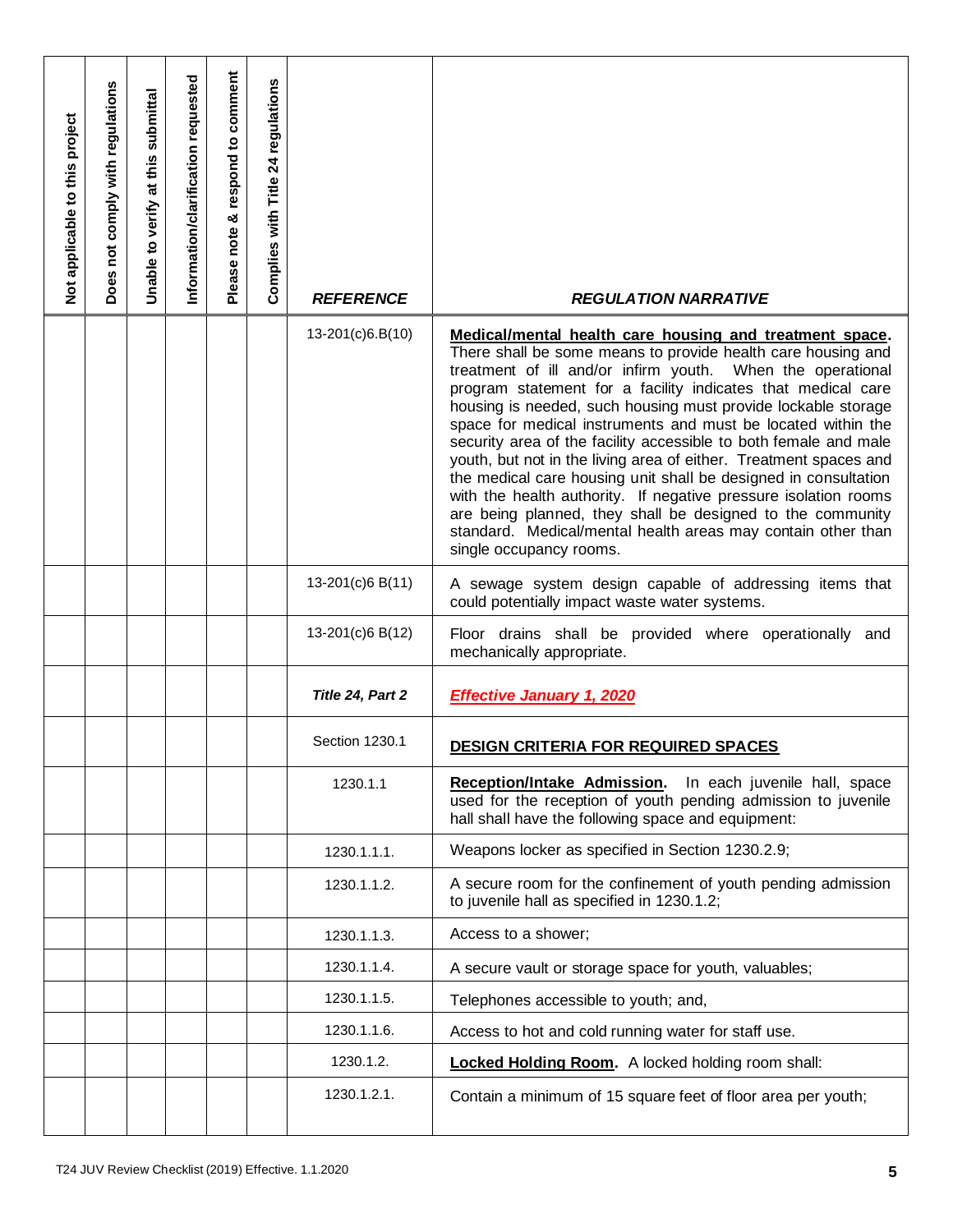| Not applicable to this project | Does not comply with regulations | Unable to verify at this submittal | Information/clarification requested | Please note & respond to comment | Complies with Title 24 regulations | <b>REFERENCE</b>                                    | <b>REGULATION NARRATIVE</b>                                                                                                                                                                                                                                                                                                                                                                                                                                                                                               |
|--------------------------------|----------------------------------|------------------------------------|-------------------------------------|----------------------------------|------------------------------------|-----------------------------------------------------|---------------------------------------------------------------------------------------------------------------------------------------------------------------------------------------------------------------------------------------------------------------------------------------------------------------------------------------------------------------------------------------------------------------------------------------------------------------------------------------------------------------------------|
|                                |                                  |                                    |                                     |                                  |                                    | 1230.1.2.2.                                         | Provide no less than 45 square feet of floor space and have a<br>clear ceiling height of 8 or more feet;                                                                                                                                                                                                                                                                                                                                                                                                                  |
|                                |                                  |                                    |                                     |                                  |                                    | 1230.1.2.3.                                         | Contain seating to accommodate all youth as specified in<br>Section 1230.2.8;                                                                                                                                                                                                                                                                                                                                                                                                                                             |
|                                |                                  |                                    |                                     |                                  |                                    | 1230.1.2.4.                                         | Be equipped with a toilet, wash basin, mirror and drinking<br>fountain as specified in Sections 1230.2, unless a procedure is<br>in effect to give the youth access to a toilet, wash basin, mirror<br>and drinking fountain;                                                                                                                                                                                                                                                                                             |
|                                |                                  |                                    |                                     |                                  |                                    | 1230.1.2.5.                                         | Maximize visual supervision of youth by staff; and                                                                                                                                                                                                                                                                                                                                                                                                                                                                        |
|                                |                                  |                                    |                                     |                                  |                                    | 1230.1.2.6.                                         | Have an outward swinging or lateral sliding door.                                                                                                                                                                                                                                                                                                                                                                                                                                                                         |
|                                |                                  |                                    |                                     |                                  |                                    | 1230.1.3                                            | <b>Natural Light.</b> Outer-facing exterior windows where youth's<br>privacy is not at risk shall be provided in locked sleeping rooms,<br>single occupancy sleeping rooms, double occupancy sleeping<br>rooms, dormitories and dayrooms.<br>Natural light may be<br>provided by, but is not limited to, skylights or windows in<br>dayrooms, windows in adjacent exterior exercise areas and in<br>sleeping rooms and/or dormitories.                                                                                    |
|                                |                                  |                                    |                                     |                                  |                                    | 1230.1.4                                            | <b>Corridors.</b> Corridors in living units shall be at least 8 feet wide.                                                                                                                                                                                                                                                                                                                                                                                                                                                |
|                                |                                  |                                    |                                     |                                  |                                    | 1230.1.5                                            | A living unit shall be a self-contained unit<br>Living Unit.<br>containing locked sleeping rooms, single and double occupancy<br>sleeping rooms, or dormitories, dayroom space, toilet, wash<br>basins, drinking fountains and showers commensurate to the<br>number of youth housed. A living unit shall not be divided in a<br>way that hinders direct access, supervision, immediate<br>intervention or other action if needed. In juvenile halls, the<br>number of youth housed in a living unit shall not exceed 30. |
|                                |                                  |                                    |                                     |                                  |                                    | 1230.1.6                                            | <b>Locked Sleeping Rooms</b> . Locked sleeping rooms shall be<br>equipped with an individual or combination toilet, wash basin,<br>mirror and drinking fountain. Doors to locked sleeping rooms<br>shall swing outward or slide laterally.                                                                                                                                                                                                                                                                                |
|                                |                                  |                                    |                                     |                                  |                                    | T24 JUV Review Checklist (2019) Effective. 1.1.2020 | 6                                                                                                                                                                                                                                                                                                                                                                                                                                                                                                                         |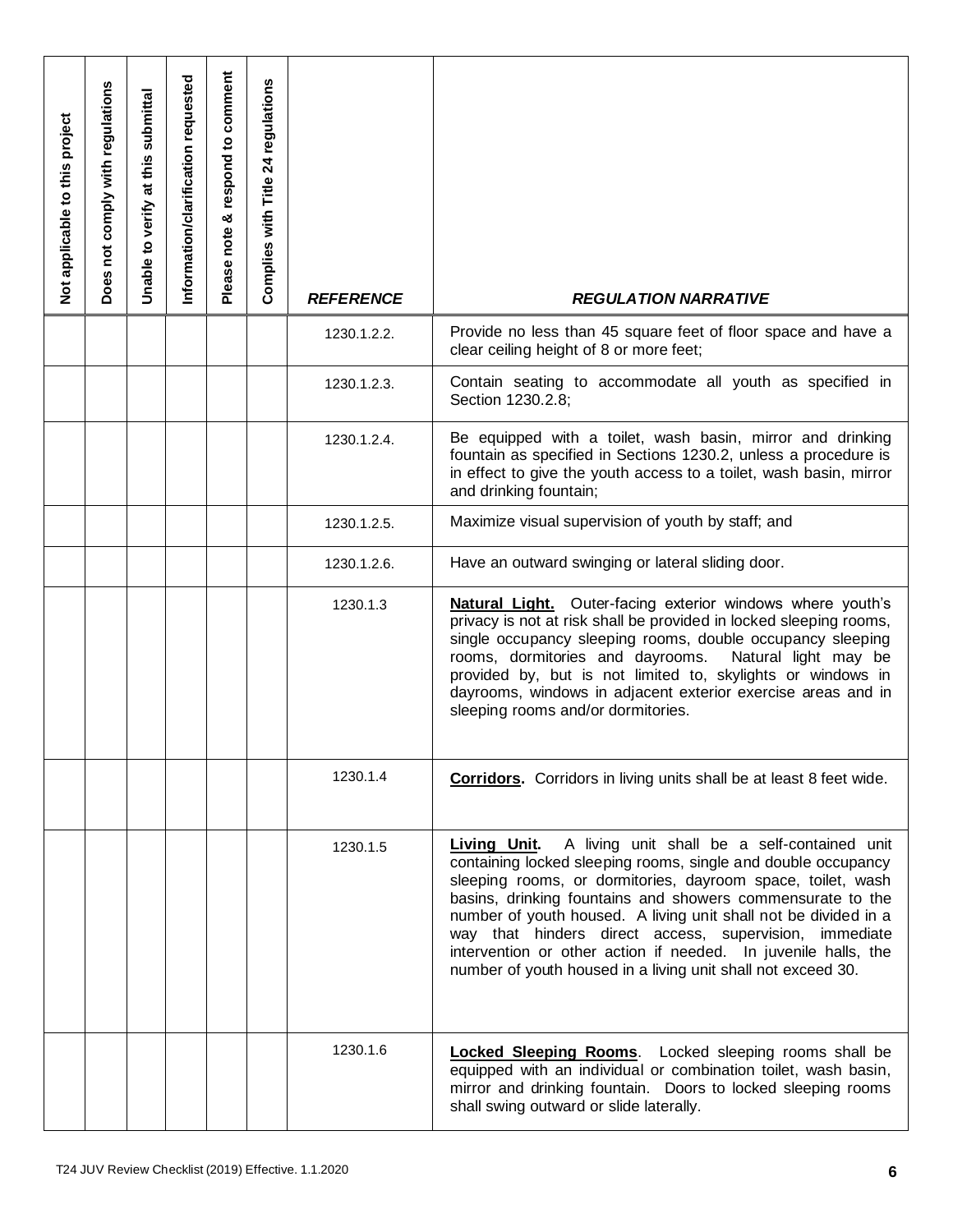| Not applicable to this project | not comply with regulations<br><b>Does</b> | submittal<br>at this<br>verify<br>Unable <sub>to</sub> | Information/clarification requested | Please note & respond to comment | regulations<br>24<br>Complies with Title | <b>REFERENCE</b>                                    | <b>REGULATION NARRATIVE</b>                                                                                                                                                                                                                                                                                     |
|--------------------------------|--------------------------------------------|--------------------------------------------------------|-------------------------------------|----------------------------------|------------------------------------------|-----------------------------------------------------|-----------------------------------------------------------------------------------------------------------------------------------------------------------------------------------------------------------------------------------------------------------------------------------------------------------------|
|                                |                                            |                                                        |                                     |                                  |                                          | 1230.1.7                                            | <b>Single Occupancy Sleeping Rooms.</b><br>Single occupancy<br>sleeping rooms shall provide the following:                                                                                                                                                                                                      |
|                                |                                            |                                                        |                                     |                                  |                                          | 1230.1.7.1.                                         | A minimum of 70 square feet of floor area;                                                                                                                                                                                                                                                                      |
|                                |                                            |                                                        |                                     |                                  |                                          | 1230.1.7.2.                                         | A minimum clear ceiling height of 8 feet; and,                                                                                                                                                                                                                                                                  |
|                                |                                            |                                                        |                                     |                                  |                                          | 1230.1.7.3.                                         | The door into this room shall swing outwards or slide laterally<br>and be provided with a view panel, a minimum of 144 square<br>inches, constructed of security glazing.                                                                                                                                       |
|                                |                                            |                                                        |                                     |                                  |                                          | 1230.1.7.4                                          | Contain beds as specified in 1230.2.5.                                                                                                                                                                                                                                                                          |
|                                |                                            |                                                        |                                     |                                  |                                          | 1230.1.8                                            | Double Occupancy Sleeping Rooms.<br>Double occupancy<br>sleeping rooms shall provide the following:                                                                                                                                                                                                             |
|                                |                                            |                                                        |                                     |                                  |                                          | 1230.1.8.1.                                         | A minimum of 100 square feet of floor area;                                                                                                                                                                                                                                                                     |
|                                |                                            |                                                        |                                     |                                  |                                          | 1230.1.8.2.                                         | A minimum clear ceiling height of 8 feet and a minimum width<br>of 7 feet; and.                                                                                                                                                                                                                                 |
|                                |                                            |                                                        |                                     |                                  |                                          | 1230.1.8.3.                                         | The door into this room shall swing outward or slide laterally<br>and be provided with a panel, a minimum of 144 square inches,<br>constructed of security glazing.                                                                                                                                             |
|                                |                                            |                                                        |                                     |                                  |                                          | 1230.1.8.4                                          | Contain beds as specified in 1230.2.5.                                                                                                                                                                                                                                                                          |
|                                |                                            |                                                        |                                     |                                  |                                          | 1230.1.9                                            | <b>Dormitories</b> . Dormitories shall provide the following:                                                                                                                                                                                                                                                   |
|                                |                                            |                                                        |                                     |                                  |                                          | 1230.1.9.1.                                         | A minimum of 50 square feet of floor area per youth with the<br>minimum size of a dormitory being 200 square feet of floor area<br>and a minimum 8-foot clear ceiling height;                                                                                                                                   |
|                                |                                            |                                                        |                                     |                                  |                                          | 1230.1.9.2.                                         | Designed for no fewer than 4 youth;                                                                                                                                                                                                                                                                             |
|                                |                                            |                                                        |                                     |                                  |                                          | 1230.1.9.3.                                         | Dormitories in juvenile halls shall be designed for no more than<br>30 youth;                                                                                                                                                                                                                                   |
|                                |                                            |                                                        |                                     |                                  |                                          | 1230.1.9.4.                                         | Camps shall conform to Items 1 and 2.                                                                                                                                                                                                                                                                           |
|                                |                                            |                                                        |                                     |                                  |                                          | 1230.1.10                                           | Dayrooms shall contain 35 square feet of floor<br>Dayrooms.<br>area per youth, contain tables and seating to accommodate the<br>maximum numbers of youth allowed access at a given time.<br>Access must be provided to toilets, wash basins, drinking<br>fountains, and showers as specified in Section 1230.2. |
|                                |                                            |                                                        |                                     |                                  |                                          | T24 JUV Review Checklist (2019) Effective. 1.1.2020 | 7                                                                                                                                                                                                                                                                                                               |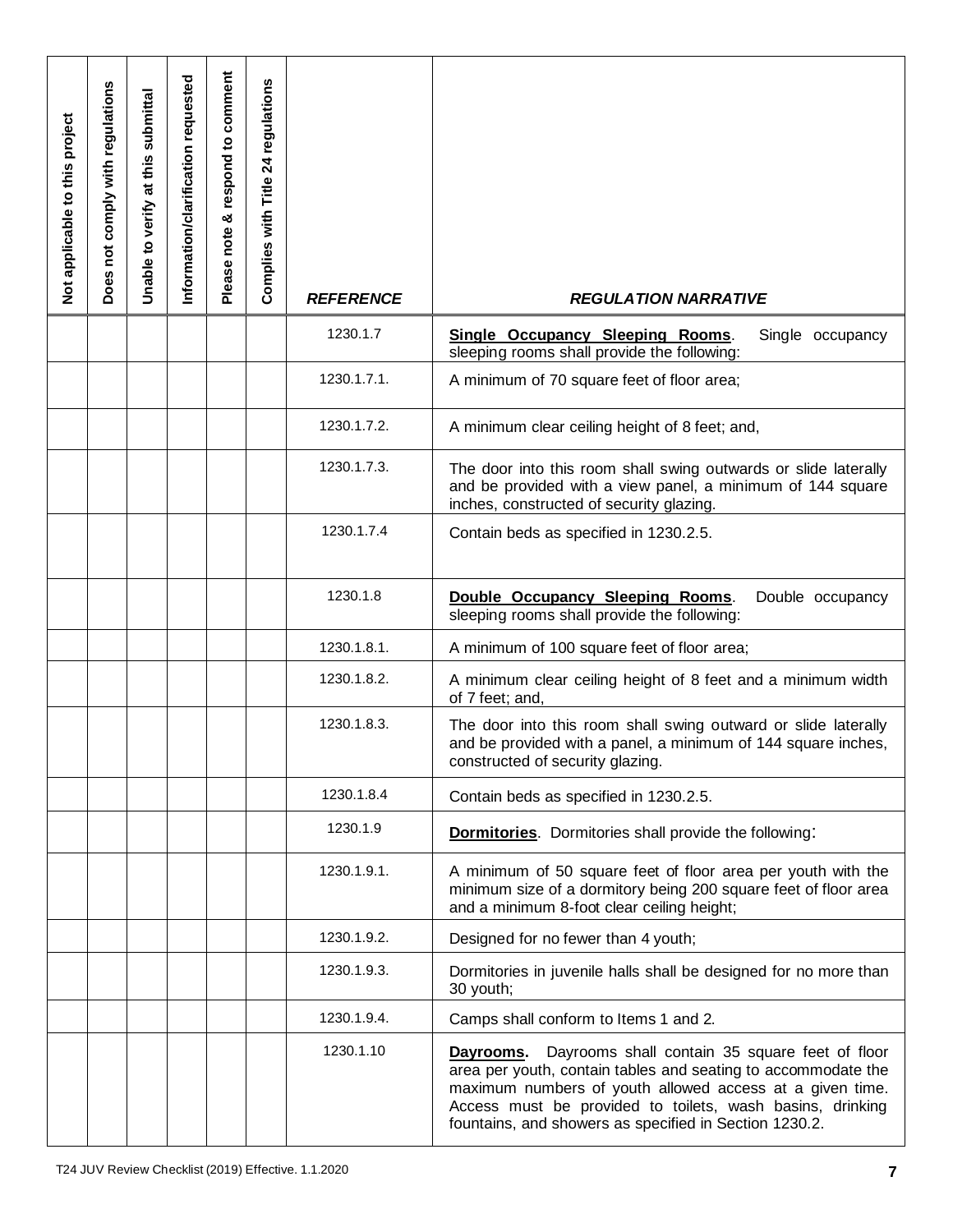| Not applicable to this project | not comply with regulations<br>Does | submittal<br>at this<br>verify<br>Unable <sub>to</sub> | Information/clarification requested | respond to comment<br>ಯ<br>Please note | regulations<br>24<br>with Title<br>Complies | <b>REFERENCE</b>                                    | <b>REGULATION NARRATIVE</b>                                                                                                                                                                                                                                                                                                                                                                                                                                                                                                                                                                                                                                                                                                 |
|--------------------------------|-------------------------------------|--------------------------------------------------------|-------------------------------------|----------------------------------------|---------------------------------------------|-----------------------------------------------------|-----------------------------------------------------------------------------------------------------------------------------------------------------------------------------------------------------------------------------------------------------------------------------------------------------------------------------------------------------------------------------------------------------------------------------------------------------------------------------------------------------------------------------------------------------------------------------------------------------------------------------------------------------------------------------------------------------------------------------|
|                                |                                     |                                                        |                                     |                                        |                                             | 1230.1.11                                           | Physical Activity and Recreation Areas.<br>Indoor/outdoor<br>physical activity and recreation areas shall be designed as<br>follows:                                                                                                                                                                                                                                                                                                                                                                                                                                                                                                                                                                                        |
|                                |                                     |                                                        |                                     |                                        |                                             | 1230.1.11.1                                         | <b>Facility</b><br>Minimum Indoor/Outdoor<br>Capacity<br><b>Recreation Space</b><br>40 or less<br>9,000 square feet<br>41-274<br>225 square feet per youth up to 61,650<br>square feet<br>275 or more<br>61,650 square feet, plus 145 square feet<br>for each youth beyond 274 (up to a<br>maximum of 87120 square feet)                                                                                                                                                                                                                                                                                                                                                                                                    |
|                                |                                     |                                                        |                                     |                                        |                                             | 1230.1.11.1.1                                       | At least one quarter of the dedicated indoor/outdoor space shall<br>be a paved or like surface.                                                                                                                                                                                                                                                                                                                                                                                                                                                                                                                                                                                                                             |
|                                |                                     |                                                        |                                     |                                        |                                             | 1230.1.11.1.2.                                      | The required recreation area shall contain no single dimension<br>less than 40 feet.                                                                                                                                                                                                                                                                                                                                                                                                                                                                                                                                                                                                                                        |
|                                |                                     |                                                        |                                     |                                        |                                             | 1230.1.11.2.                                        | A portion of the dedicated space for physical activity and<br>recreation shall be out-of-doors and be of sufficient size and<br>equipped in such a manner to allow compliance with Title 15,<br>Section 1371, which requires at least one hour per day of<br>outdoor activity for each detained youth.                                                                                                                                                                                                                                                                                                                                                                                                                      |
|                                |                                     |                                                        |                                     |                                        |                                             | 1230.1.11.3.                                        | Lighting of outdoor recreation areas shall be provided to allow<br>for evening activities and to provide security.                                                                                                                                                                                                                                                                                                                                                                                                                                                                                                                                                                                                          |
|                                |                                     |                                                        |                                     |                                        |                                             | 1230.1.11.4.                                        | Access must be provided to a toilet, wash basin and drinking<br>fountain as specified in Section 1230.2.                                                                                                                                                                                                                                                                                                                                                                                                                                                                                                                                                                                                                    |
|                                |                                     |                                                        |                                     |                                        |                                             | 1230.1.12                                           | Academic Classrooms. There shall be dedicated academic<br>classroom space for every juvenile in every facility.<br>The<br>primary purpose for the academic classroom shall be for<br>education. Each academic classroom shall contain a minimum<br>of 160 square feet of floor space for the teachers' desk and<br>work area and a minimum of 28 square feet of floor space per<br>minor. A communication system shall be provided in each<br>classroom to allow for immediate response to emergencies.<br>The classroom shall be designed for a maximum of 20 minors.<br>There shall be space available in every juvenile facility that may<br>be used for specialized, one-on-one or small group educational<br>purposes. |
|                                |                                     |                                                        |                                     |                                        |                                             | 1230.1.13                                           | <b>Safety Room.</b> A safety room shall:                                                                                                                                                                                                                                                                                                                                                                                                                                                                                                                                                                                                                                                                                    |
|                                |                                     |                                                        |                                     |                                        |                                             | T24 JUV Review Checklist (2019) Effective. 1.1.2020 | 8                                                                                                                                                                                                                                                                                                                                                                                                                                                                                                                                                                                                                                                                                                                           |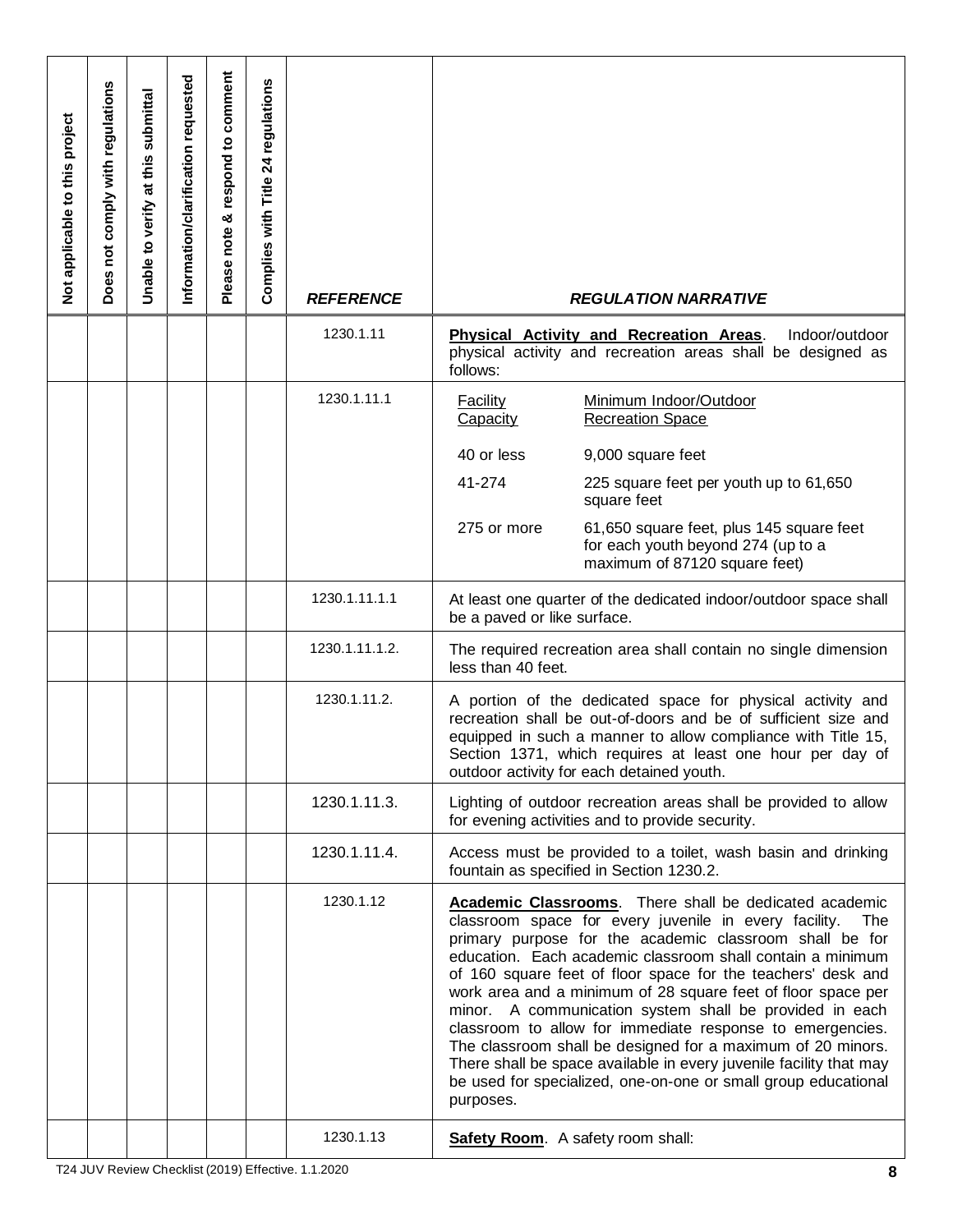| Not applicable to this project | Does not comply with regulations | Unable to verify at this submittal | Information/clarification requested | Please note & respond to comment | Complies with Title 24 regulations | <b>REFERENCE</b>                                    | <b>REGULATION NARRATIVE</b>                                                                                                                                                                                          |
|--------------------------------|----------------------------------|------------------------------------|-------------------------------------|----------------------------------|------------------------------------|-----------------------------------------------------|----------------------------------------------------------------------------------------------------------------------------------------------------------------------------------------------------------------------|
|                                |                                  |                                    |                                     |                                  |                                    | 1230.1.13.1.                                        | Contain a minimum of 48 square feet of floor area and a<br>minimum clear ceiling height of 8 feet;                                                                                                                   |
|                                |                                  |                                    |                                     |                                  |                                    | 1230.1.13.2.                                        | Be limited to one youth;                                                                                                                                                                                             |
|                                |                                  |                                    |                                     |                                  |                                    | 1230.1.13.3.                                        | Be padded as specified in Section 1230.2.7;                                                                                                                                                                          |
|                                |                                  |                                    |                                     |                                  |                                    | 1230.1.13.4.                                        | Provide one or more vertical view panels constructed of<br>security glazing. These view panels shall be no more than 4<br>inches wide nor less than 24 inches long which shall provide<br>a view of the entire room; |
|                                |                                  |                                    |                                     |                                  |                                    | 1230.1.13.5.                                        | Provide an audio monitoring system as specified in Section<br>1230.1.22;                                                                                                                                             |
|                                |                                  |                                    |                                     |                                  |                                    | 1230.1.13.6.                                        | Contain a flushing ring toilet, capable of accepting solid<br>waste, mounted flush with the floor, the controls for which<br>must be located outside of the room;                                                    |
|                                |                                  |                                    |                                     |                                  |                                    | 1230.1.13.7.                                        | Be equipped with a variable intensity, security-type lighting<br>fixture with controls located outside the room;                                                                                                     |
|                                |                                  |                                    |                                     |                                  |                                    | 1230.1.13.8.                                        | Any wall or ceiling mounted devices must be designed to<br>prohibit access to the youth occupant; and,                                                                                                               |
|                                |                                  |                                    |                                     |                                  |                                    | 1230.1.13.9                                         | Provide a food pass with lockable shutter, no more than 4<br>inches high, and located between 26 inches and 32 inches as<br>measured from the bottom of the food pass to the floor.                                  |
|                                |                                  |                                    |                                     |                                  |                                    | 1230.1.14                                           | Medical Examination Room. There must be a minimum of<br>one suitably equipped medical examination room in every<br>juvenile facility. Medical examination rooms shall provide the<br>following:                      |
|                                |                                  |                                    |                                     |                                  |                                    | 1230.1.14.1.                                        | Space for carrying out routine medical examinations and<br>emergency care and used for no other purpose;                                                                                                             |
|                                |                                  |                                    |                                     |                                  |                                    | 1230.1.14.2.                                        | Privacy for youth;                                                                                                                                                                                                   |
|                                |                                  |                                    |                                     |                                  |                                    | 1230.1.14.3.                                        | Lockable storage space for medical supplies;                                                                                                                                                                         |
|                                |                                  |                                    |                                     |                                  |                                    | 1230.1.14.4.                                        | Not less than 144 square feet of floor space with no single<br>dimension less than 7 feet;                                                                                                                           |
|                                |                                  |                                    |                                     |                                  |                                    | 1230.1.14.5.                                        | Hot and cold running water;                                                                                                                                                                                          |
|                                |                                  |                                    |                                     |                                  |                                    | T24 JUV Review Checklist (2019) Effective. 1.1.2020 | 9                                                                                                                                                                                                                    |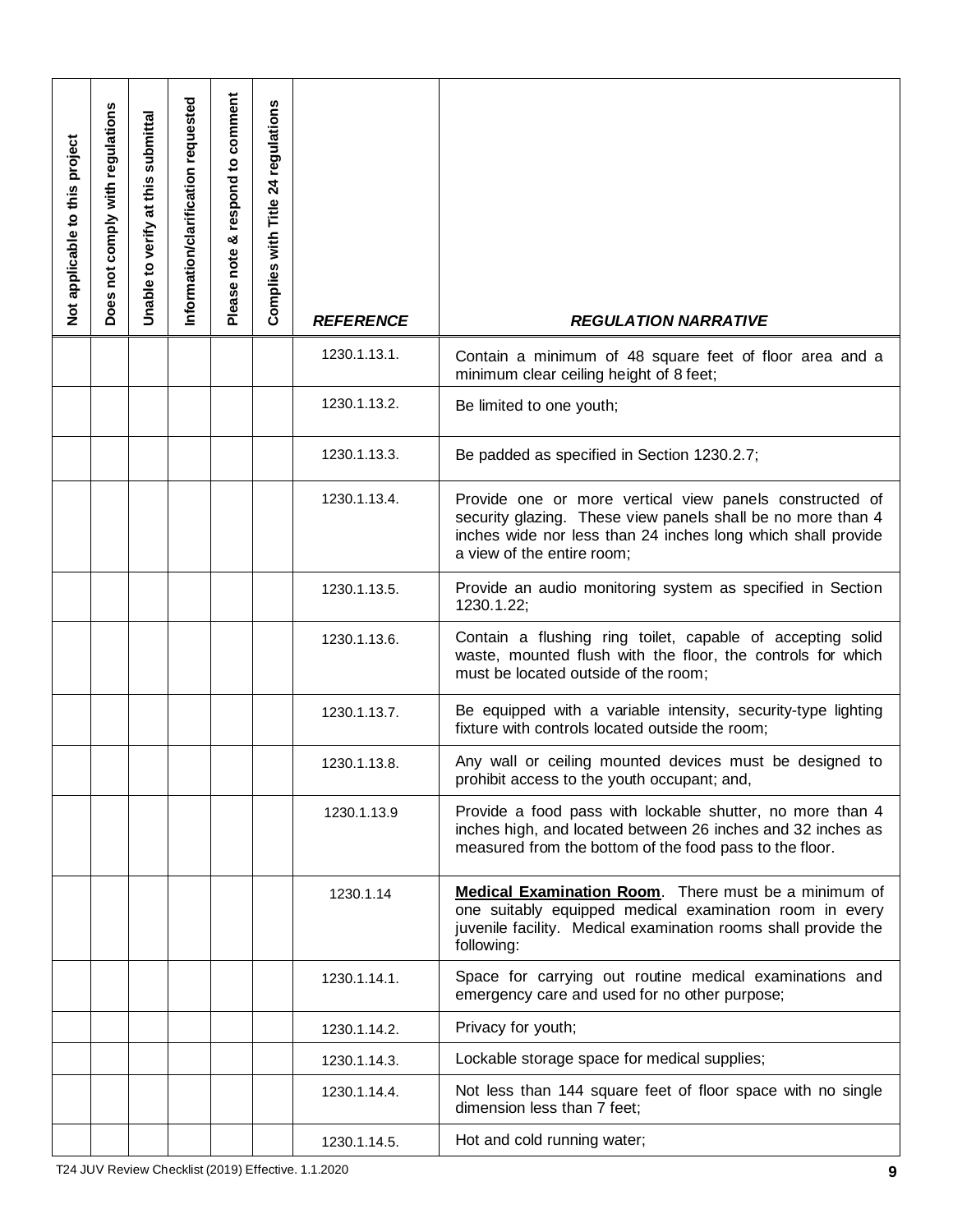| Not applicable to this project | Does not comply with regulations | Unable to verify at this submittal | Information/clarification requested | Please note & respond to comment | Complies with Title 24 regulations | <b>REFERENCE</b>                                    | <b>REGULATION NARRATIVE</b>                                                                                                                                                                                                                                                                                                                               |
|--------------------------------|----------------------------------|------------------------------------|-------------------------------------|----------------------------------|------------------------------------|-----------------------------------------------------|-----------------------------------------------------------------------------------------------------------------------------------------------------------------------------------------------------------------------------------------------------------------------------------------------------------------------------------------------------------|
|                                |                                  |                                    |                                     |                                  |                                    | 1230.1.14.6.                                        | Smooth, non-porous, washable surfaces;                                                                                                                                                                                                                                                                                                                    |
|                                |                                  |                                    |                                     |                                  |                                    | 1230.1.14.7                                         | A medical exam table; and,                                                                                                                                                                                                                                                                                                                                |
|                                |                                  |                                    |                                     |                                  |                                    | 1230.1.14.8                                         | Adequate lighting.                                                                                                                                                                                                                                                                                                                                        |
|                                |                                  |                                    |                                     |                                  |                                    | 1230.1.15                                           | Pharmaceutical Storage. Provide lockable storage space<br>for medical supplies and pharmaceutical preparations as<br>specified by Title 15, Section 1438.                                                                                                                                                                                                 |
|                                |                                  |                                    |                                     |                                  |                                    | 1230.1.16                                           | <b>Dining Areas.</b> Dining areas in juvenile facilities shall contain<br>a minimum of 15 square feet of floor space and sufficient<br>tables and seating for each person being fed. Persons being<br>fed include youth, staff and visitors. Dining areas shall not<br>contain toilets or showers in the same room without<br>appropriate visual barrier. |
|                                |                                  |                                    |                                     |                                  |                                    | 1230.1.17                                           | Space shall be provided in all juvenile<br><b>Visiting Space.</b><br>facilities for in-person visiting which shall be unobstructed by<br>barriers such as, but not limited to, security glazing or mesh.                                                                                                                                                  |
|                                |                                  |                                    |                                     |                                  |                                    | 1230.1.18                                           | <b>Institutional Storage.</b> One or more storage rooms shall be<br>provided to accommodate a minimum of 80 cubic feet of<br>storage space per minor.<br>Items to be stored shall be<br>institutional<br>clothing,<br>bedding,<br>supplies<br>activity<br>and<br>equipment.                                                                               |
|                                |                                  |                                    |                                     |                                  |                                    | 1230.1.19                                           | <b>Personal Storage</b> . Each youth in a juvenile facility shall be<br>provided with a minimum of 9 cubic feet of secure storage<br>space for personal clothing and belongings.                                                                                                                                                                          |
|                                |                                  |                                    |                                     |                                  |                                    | 1230.1.20                                           | Safety Equipment Storage. In all juvenile facilities, a secure<br>area shall be provided for the storage of safety equipment,<br>as fire extinguishers, self-contained<br>such<br>breathing<br>apparatus, wire and bar cutters, emergency lights, etc.                                                                                                    |
|                                |                                  |                                    |                                     |                                  |                                    | 1230.1.21                                           | In all juvenile facilities, at least one<br>Janitorial Closet.<br>securely lockable janitorial closet, containing a mop sink and<br>sufficient area for the storage of cleaning implements, must<br>be provided within the security area of the facility.                                                                                                 |
|                                |                                  |                                    |                                     |                                  |                                    | 1230.1.22                                           | <b>Audio Monitoring System.</b> In safety rooms, locked holding<br>rooms, locked sleeping rooms, single and double occupancy<br>rooms and dormitories there must be an audio monitoring<br>system capable of actuation by the minor that alerts                                                                                                           |
|                                |                                  |                                    |                                     |                                  |                                    | T24 JUV Review Checklist (2019) Effective. 1.1.2020 | 10                                                                                                                                                                                                                                                                                                                                                        |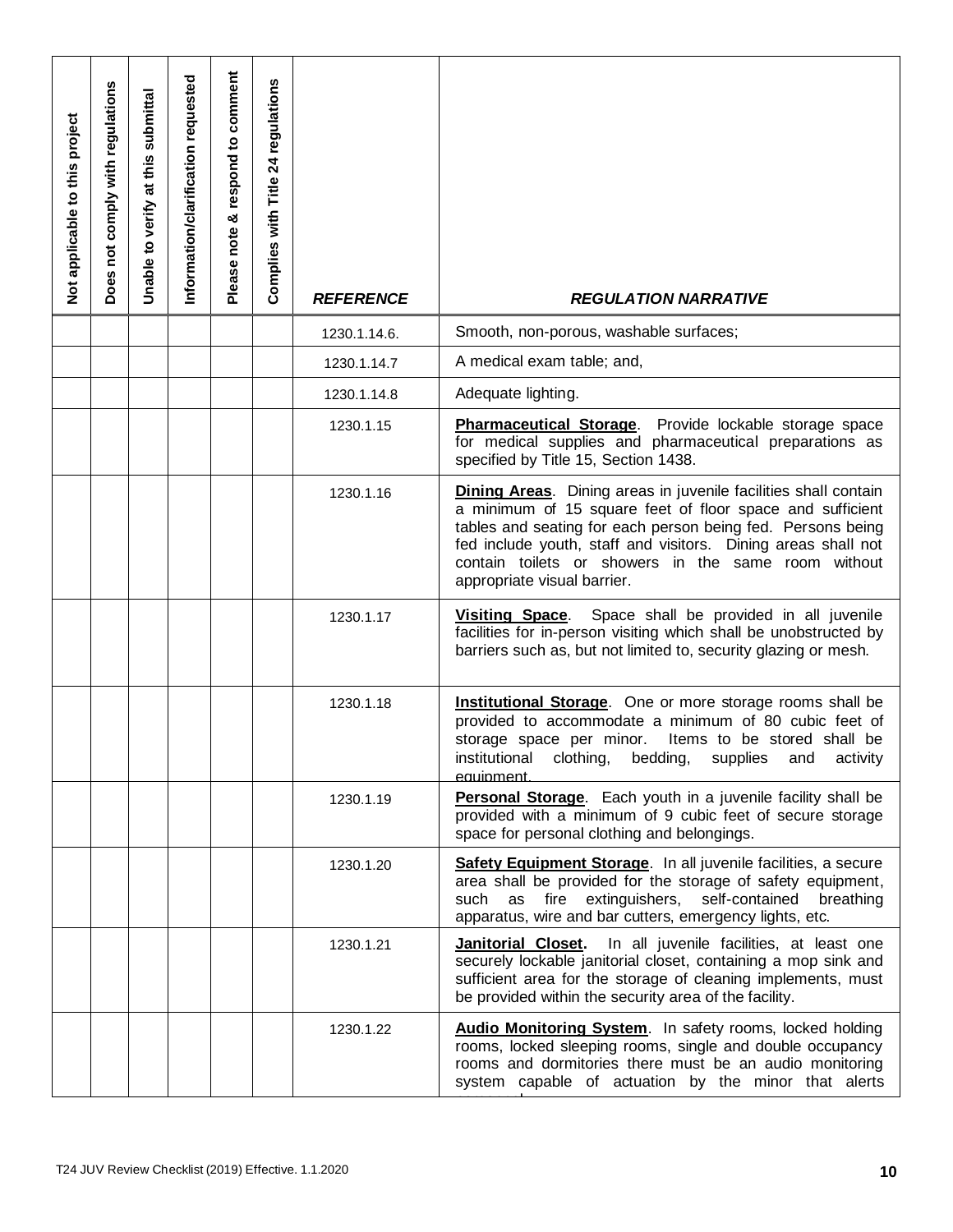| Not applicable to this project | Does not comply with regulations | Unable to verify at this submittal | Information/clarification requested | Please note & respond to comment | Complies with Title 24 regulations | <b>REFERENCE</b>                                    | <b>REGULATION NARRATIVE</b>                                                                                                                                                                                                                                                                                                                                                                                                                                                                                  |
|--------------------------------|----------------------------------|------------------------------------|-------------------------------------|----------------------------------|------------------------------------|-----------------------------------------------------|--------------------------------------------------------------------------------------------------------------------------------------------------------------------------------------------------------------------------------------------------------------------------------------------------------------------------------------------------------------------------------------------------------------------------------------------------------------------------------------------------------------|
|                                |                                  |                                    |                                     |                                  |                                    | 1230.1.23                                           | <b>Emergency Power.</b> There shall be a source of emergency<br>power in all juvenile facilities capable of providing minimal<br>lighting in all living units, activities areas, corridors, stairs, and<br>central control points, and to maintain fire and life safety,<br>security, communications and alarm systems.<br>Such an<br>emergency power source shall conform to the requirements<br>specified in Title 24, Part 3, Article 700, California Electrical<br>Code, California Code of Regulations. |
|                                |                                  |                                    |                                     |                                  |                                    | 1230.1.24                                           | <b>Confidential Interview Room.</b> Confidential interview rooms<br>shall contain a minimum of 60 square feet of floor area. In<br>juvenile halls there shall be a minimum of one suitably<br>furnished interview room for each 30 youth. In camps, there<br>shall be a minimum of one suitably furnished interview room<br>for each facility.<br>This interview room shall provide for<br>confidential consultation with youth.                                                                             |
|                                |                                  |                                    |                                     |                                  |                                    | 1230.1.25                                           | Special Purpose Juvenile Halls. Special purpose juvenile<br>halls shall conform to all minimum standards for juvenile<br>facilities contained in this section with the following<br>exceptions:                                                                                                                                                                                                                                                                                                              |
|                                |                                  |                                    |                                     |                                  |                                    | 1230.1.25.1.                                        | Physical activity and recreation areas as specified in Section<br>1230.1.11;                                                                                                                                                                                                                                                                                                                                                                                                                                 |
|                                |                                  |                                    |                                     |                                  |                                    | 1230.1.25.2.                                        | Academic classrooms as specified in Section 1230.1.12;                                                                                                                                                                                                                                                                                                                                                                                                                                                       |
|                                |                                  |                                    |                                     |                                  |                                    | 1230.1.25.3.                                        | Medical examination room as specified in Section 1230.1.14;<br>and,                                                                                                                                                                                                                                                                                                                                                                                                                                          |
|                                |                                  |                                    |                                     |                                  |                                    | 1230.1.25.4.                                        | Dining areas as specified in Section 1230.1.16.                                                                                                                                                                                                                                                                                                                                                                                                                                                              |
|                                |                                  |                                    |                                     |                                  |                                    | 1230.1.26                                           | Court Holding Room for Youth. A court holding room shall:                                                                                                                                                                                                                                                                                                                                                                                                                                                    |
|                                |                                  |                                    |                                     |                                  |                                    | 1230.1.26.1.                                        | Contain a minimum of 10 square feet of floor area per youth;                                                                                                                                                                                                                                                                                                                                                                                                                                                 |
|                                |                                  |                                    |                                     |                                  |                                    | 1230.1.26.2.                                        | Be limited to no more than 16 youth;                                                                                                                                                                                                                                                                                                                                                                                                                                                                         |
|                                |                                  |                                    |                                     |                                  |                                    | 1230.1.26.3.                                        | Provide no less than 40 square feet of floor area and have<br>clear ceiling height of 8 or more feet;                                                                                                                                                                                                                                                                                                                                                                                                        |
|                                |                                  |                                    |                                     |                                  |                                    | 1230.1.26.4.                                        | Contain seating to accommodate all youth as specified in<br>Section 1230.2.8;                                                                                                                                                                                                                                                                                                                                                                                                                                |
|                                |                                  |                                    |                                     |                                  |                                    | 1230.1.26.5.                                        | Contain a toilet, wash basin and drinking fountain as specified<br>in Section 1230.2;                                                                                                                                                                                                                                                                                                                                                                                                                        |
|                                |                                  |                                    |                                     |                                  |                                    | T24 JUV Review Checklist (2019) Effective. 1.1.2020 | 11                                                                                                                                                                                                                                                                                                                                                                                                                                                                                                           |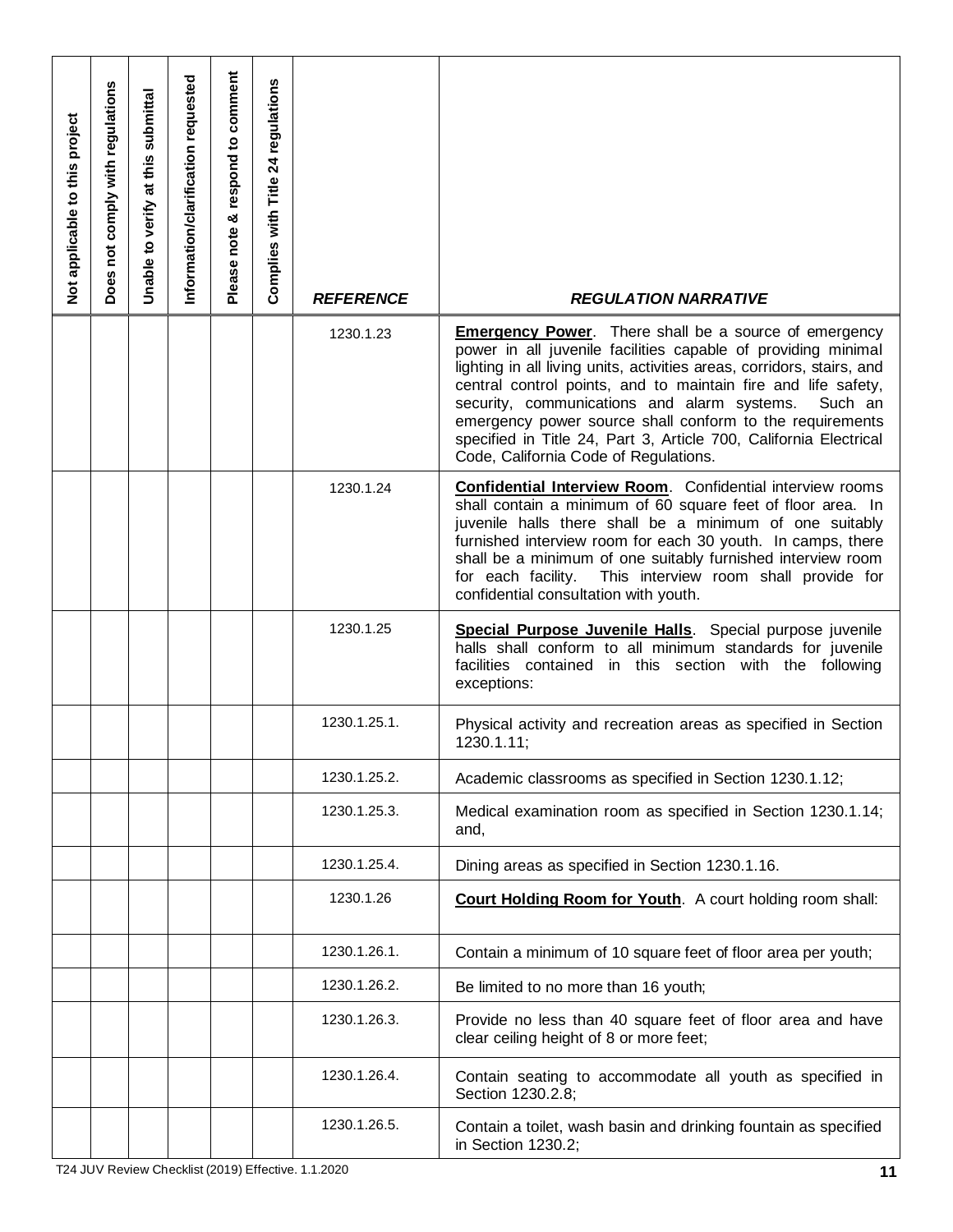| Not applicable to this project | Does not comply with regulations | Unable to verify at this submittal | Information/clarification requested | Please note & respond to comment | Complies with Title 24 regulations | <b>REFERENCE</b>                                    | <b>REGULATION NARRATIVE</b>                                                                                                                                                                                                     |
|--------------------------------|----------------------------------|------------------------------------|-------------------------------------|----------------------------------|------------------------------------|-----------------------------------------------------|---------------------------------------------------------------------------------------------------------------------------------------------------------------------------------------------------------------------------------|
|                                |                                  |                                    |                                     |                                  |                                    | 1230.1.26.6.                                        | Maximize visual supervision of youth by staff; and,                                                                                                                                                                             |
|                                |                                  |                                    |                                     |                                  |                                    | 1230.1.26.7                                         | A mirror of a material appropriate to the level of security shall<br>be provided as specified in Section 1230.2.11.                                                                                                             |
|                                |                                  |                                    |                                     |                                  |                                    | 1230.1.27                                           | All juvenile facilities shall<br><b>Program and activity Areas.</b><br>include adequate space for specific programs in addition to<br>recreation and exercise areas.                                                            |
|                                |                                  |                                    |                                     |                                  |                                    | 1230.2                                              | DESIGN CRITERIA FOR FURNISHINGS AND EQUIPMENT.                                                                                                                                                                                  |
|                                |                                  |                                    |                                     |                                  |                                    | 1230.2.1.                                           | Toilets/Urinals. All toilet areas shall provide privacy for the<br>youth and help reduce the risk of voyeurism without mitigating<br>staff's ability to supervise. Toilets must be available in a ratio<br>to youth as follows: |
|                                |                                  |                                    |                                     |                                  |                                    | 1230.2.1.1.                                         | Juvenile halls<br>1:6;                                                                                                                                                                                                          |
|                                |                                  |                                    |                                     |                                  |                                    | 1230.2.1.2.                                         | $1:10;$ and<br>Camps                                                                                                                                                                                                            |
|                                |                                  |                                    |                                     |                                  |                                    | 1230.2.1.3.                                         | Locked holding rooms<br>1:8:                                                                                                                                                                                                    |
|                                |                                  |                                    |                                     |                                  |                                    |                                                     | One toilet and one urinal may be substituted for every fifteen<br>males.                                                                                                                                                        |
|                                |                                  |                                    |                                     |                                  |                                    | 1230.2.2                                            | Wash Basins. In living units, wash basins must be available<br>in a ratio to youth as follows:                                                                                                                                  |
|                                |                                  |                                    |                                     |                                  |                                    | 1230.2.2.1.                                         | Juvenile halls<br>1:6;                                                                                                                                                                                                          |
|                                |                                  |                                    |                                     |                                  |                                    | 1230.2.2.2.                                         | $1:10;$ and,<br>Camps                                                                                                                                                                                                           |
|                                |                                  |                                    |                                     |                                  |                                    | 1230.2.2.3.                                         | Locked holding rooms<br>1:8:                                                                                                                                                                                                    |
|                                |                                  |                                    |                                     |                                  |                                    |                                                     | Wash basins must be provided with hot and cold or tempered<br>water.                                                                                                                                                            |
|                                |                                  |                                    |                                     |                                  |                                    | 1230.2.3                                            | <b>Drinking Fountains.</b> In living areas and indoor and outdoor<br>recreation areas, drinking fountains must be accessible to<br>youth and to staff.                                                                          |
|                                |                                  |                                    |                                     |                                  |                                    | T24 JUV Review Checklist (2019) Effective. 1.1.2020 | 12                                                                                                                                                                                                                              |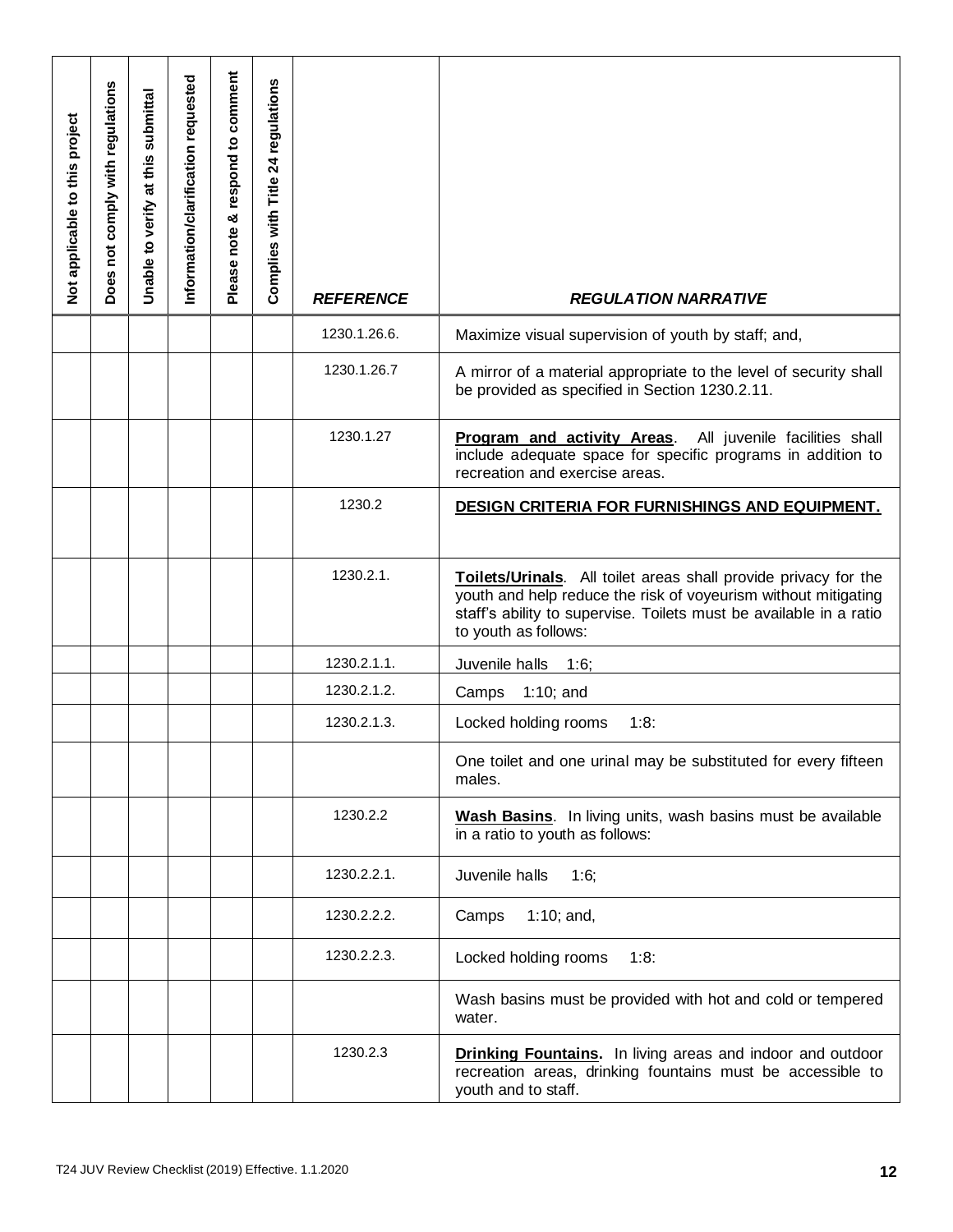| Not applicable to this project                            | Does not comply with regulations | Unable to verify at this submittal | Information/clarification requested | Please note & respond to comment | Complies with Title 24 regulations | <b>REFERENCE</b> | <b>REGULATION NARRATIVE</b>                                                                                                                                                                                                                                                                                                                                                            |
|-----------------------------------------------------------|----------------------------------|------------------------------------|-------------------------------------|----------------------------------|------------------------------------|------------------|----------------------------------------------------------------------------------------------------------------------------------------------------------------------------------------------------------------------------------------------------------------------------------------------------------------------------------------------------------------------------------------|
|                                                           |                                  |                                    |                                     |                                  |                                    | 1230.2.3.1.      | The drinking fountain bubbler shall be on an angle which<br>prevents waste water from flowing over the drinking bubbler;<br>and,                                                                                                                                                                                                                                                       |
|                                                           |                                  |                                    |                                     |                                  |                                    | 1230.2.3.2.      | The water flow shall be actuated by a mechanical means.                                                                                                                                                                                                                                                                                                                                |
|                                                           |                                  |                                    |                                     |                                  |                                    | 1230.2.4         | <b>Showers</b> . Shower areas shall provide privacy for the youth<br>and help reduce the risk of voyeurism without mitigating<br>staff's ability to supervise. Showers shall be available to all<br>youth on a ratio of at least one shower or bathtub to every six<br>youth. Showers shall be provided with tempered water.                                                           |
|                                                           |                                  |                                    |                                     |                                  |                                    | 1230.2.5         | <b>Beds.</b> Beds shall be at least 30 inches wide and 76 inches<br>long and be of the pan bottom type. Beds shall be at least 12<br>inches off the floor and spaced no less than 36 inches apart.<br>Bunk beds must have no less than 33 inches vertically<br>between the solid bottoms. In secure facilities, the bunks<br>shall be securely anchored against the floor and/or wall. |
|                                                           |                                  |                                    |                                     |                                  |                                    | 1230.2.6         | Lighting.<br>Lighting in locked sleeping rooms, single<br>occupancy rooms, double occupancy rooms, dormitories,<br>dayrooms and activity areas shall provide not less than 20<br>foot candles (538 lx) of illumination at desk level.<br>Night<br>lighting is required in these areas to provide good visibility for<br>supervision and be conducive to sleep.                         |
| T24 JUV Review Checklist (2019) Effective. 1.1.2020<br>13 |                                  |                                    |                                     |                                  |                                    |                  |                                                                                                                                                                                                                                                                                                                                                                                        |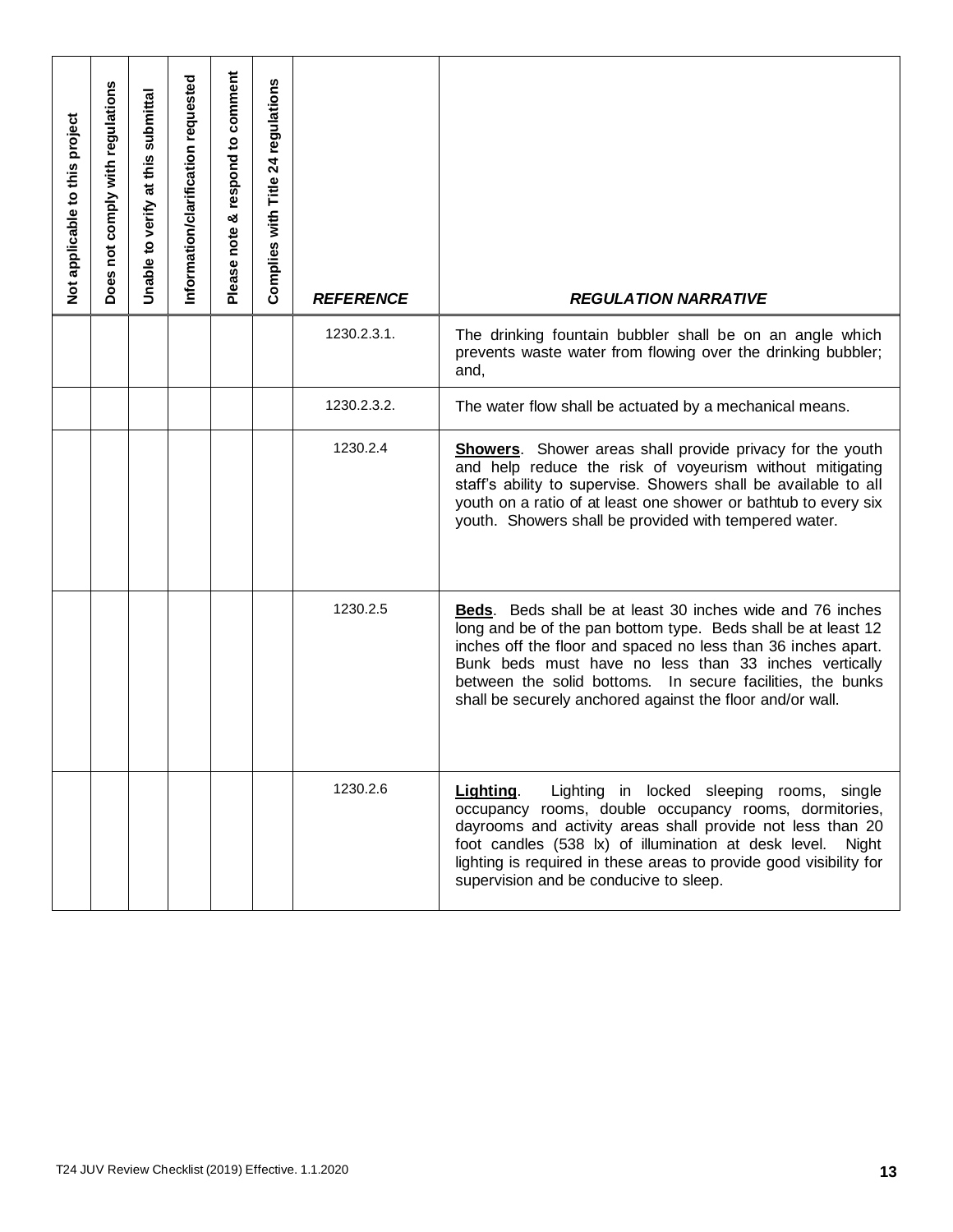| Not applicable to this project | Does not comply with regulations                          | Unable to verify at this submittal | Information/clarification requested | Please note & respond to comment | Complies with Title 24 regulations | <b>REFERENCE</b> | <b>REGULATION NARRATIVE</b>                                                                                                                                                                                                                                                                                                                                                                                                                                                                                                                                                                                                                                                                                                                                                                                                          |
|--------------------------------|-----------------------------------------------------------|------------------------------------|-------------------------------------|----------------------------------|------------------------------------|------------------|--------------------------------------------------------------------------------------------------------------------------------------------------------------------------------------------------------------------------------------------------------------------------------------------------------------------------------------------------------------------------------------------------------------------------------------------------------------------------------------------------------------------------------------------------------------------------------------------------------------------------------------------------------------------------------------------------------------------------------------------------------------------------------------------------------------------------------------|
|                                |                                                           |                                    |                                     |                                  |                                    | 1230.2.7         | In safety rooms, padding shall cover the entire<br>Padding.<br>floor, door, walls and everything on the walls, to a clear height<br>of 8 feet. Benches or platforms are not to be placed on the<br>floor of this room.<br>All padded rooms must be equipped with a tamper-resistant<br>fire sprinkler as approved by the State Fire Marshal.<br>All<br>padding must be:<br>Approved for use by the State Fire Marshal;<br>$\cdot$ 1<br>$\cdot$ 2<br>Nonporous to facilitate cleaning;<br>$\cdot$ 3<br>At least 1/2 inch thick;<br>$\cdot$<br>Of a unitary or laminated construction to prevent its<br>destruction by teeth, hand tearing or small metal<br>objects;<br>$.5\,$<br>Firmly bonded to all padded surfaces to prevent<br>tearing or ripping; and,<br>Without any exposed seams susceptible to tearing<br>.6<br>or ripping |
|                                |                                                           |                                    |                                     |                                  |                                    | 1230.2.8         | <b>Seating</b> . Seating shall be designed to the level of security.<br>When bench seating is used, 18 inches of bench is seating<br>for one person.                                                                                                                                                                                                                                                                                                                                                                                                                                                                                                                                                                                                                                                                                 |
|                                |                                                           |                                    |                                     |                                  |                                    | 1230.2.9         | Weapons Lockers. Weapons lockers are required in all<br>secure juvenile facilities and shall be located outside the<br>secure area of the facility. Weapons lockers shall be<br>equipped with individual compartments, each with an<br>individual locking device.                                                                                                                                                                                                                                                                                                                                                                                                                                                                                                                                                                    |
|                                |                                                           |                                    |                                     |                                  |                                    | 1230.2.10        | <b>Security Glazing.</b> Security glazing shall comply sigh the<br>minimum requirements of one of the flowing test standards:<br>American Society for Testing and Materials, ASTMF 1233-98,<br>Class III glass, or; California Department of Corrections, CDC<br>860-94d, Class C glass, or H. P. White Laboratory, Inc.,<br>HPW-TP-0500.02, Forced Entry Level III.                                                                                                                                                                                                                                                                                                                                                                                                                                                                 |
|                                |                                                           |                                    |                                     |                                  |                                    | 1230.2.11        | Mirrors. A mirror of a material appropriate to the level of<br>security must be provided near each wash basin specified in<br>these regulations.                                                                                                                                                                                                                                                                                                                                                                                                                                                                                                                                                                                                                                                                                     |
|                                | T24 JUV Review Checklist (2019) Effective. 1.1.2020<br>14 |                                    |                                     |                                  |                                    |                  |                                                                                                                                                                                                                                                                                                                                                                                                                                                                                                                                                                                                                                                                                                                                                                                                                                      |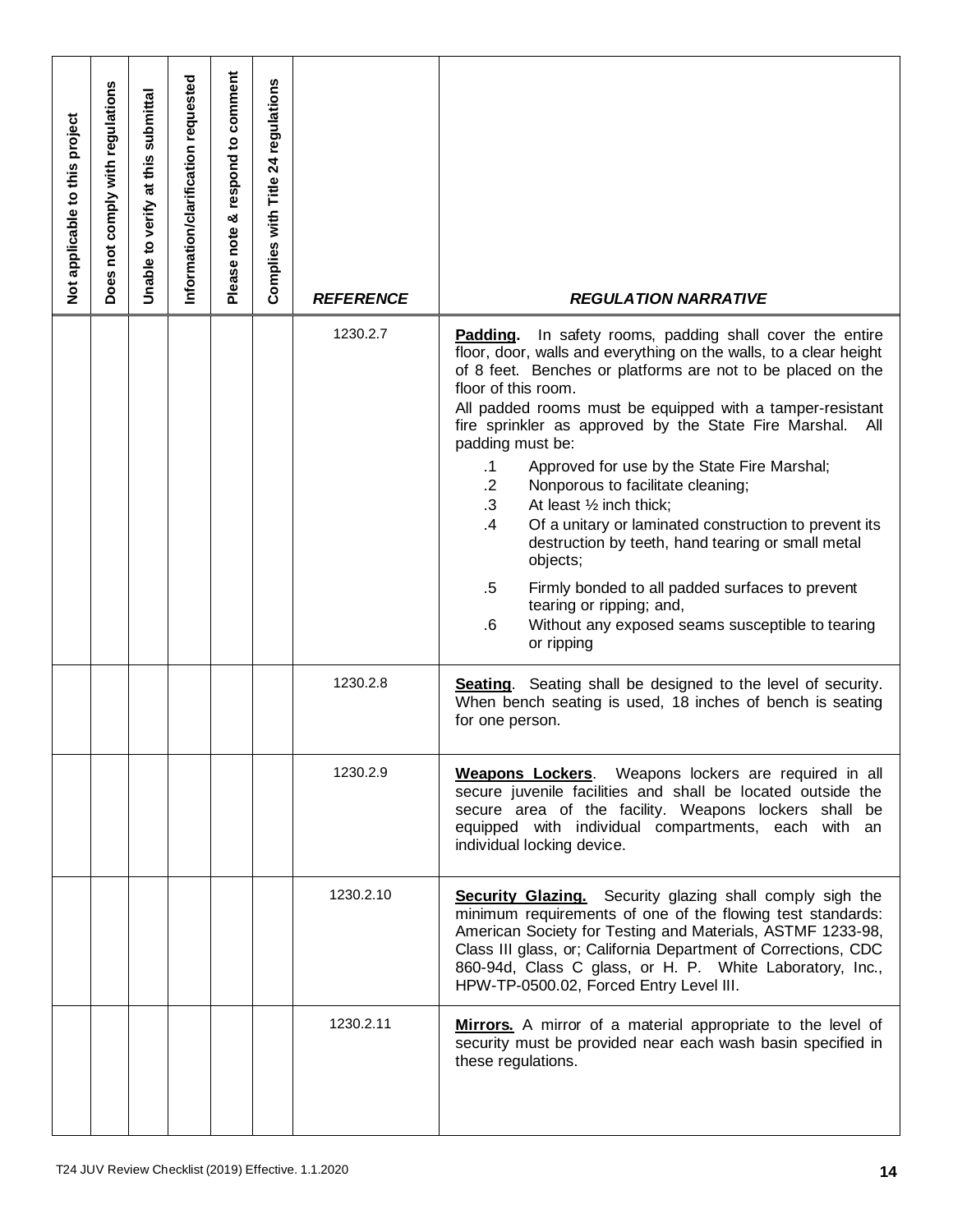## **THESE ITEMS ARE NOT COVERED BY REGULATIONS, BUT THEY ARE AREAS OF SPECIAL CONCERN:**

- Security doors and locks
- Door swing
- Corridor widths (Defined in 1230.1.4 as 8 ft wide in living units)
- Wall finishes
	- ◆ Smooth and scuff proof
	- Impervious at toilet
- (Required in 13-201(c)6 B(12) where operationally and mechanically appropriate)Ventilation
- Security fasteners in inmate areas
- Hose bibs in pertinent areas
- Detention registers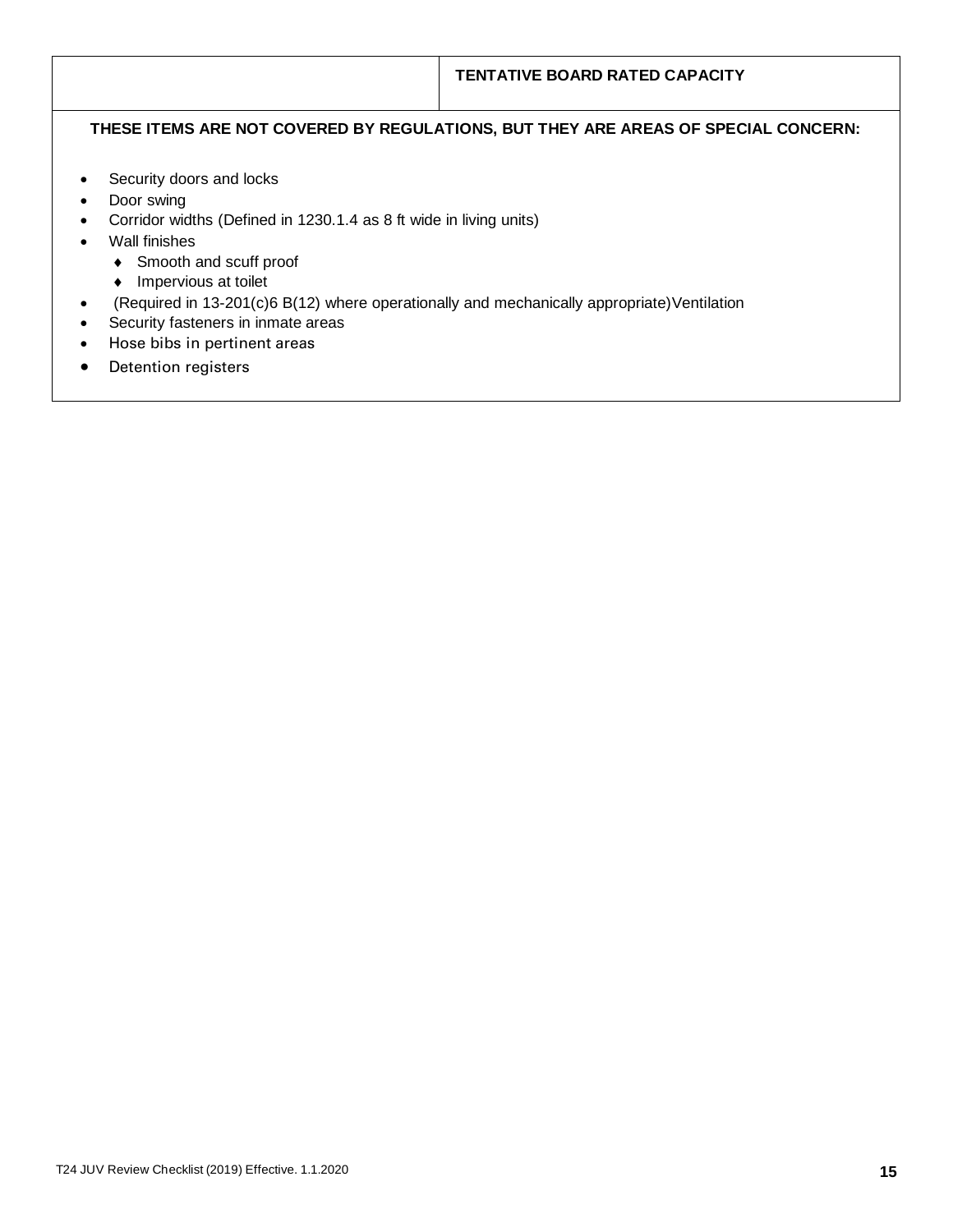## **TITLE 24 COMPLIANCE REVIEW**

*2019 JUVENILE REGULATIONS*

## **COMMENTS:**

| NO. | <b>TITLE 24 REFERENCE</b> | <b>STANDARD</b>                                           | <b>COMMENT</b> |
|-----|---------------------------|-----------------------------------------------------------|----------------|
| 1.  | $13 - 201(c)3$            | Program Statement                                         |                |
| 2.  | $13-201(c)6.B(1)$         | Fire safety                                               |                |
| 3.  | $13-201(c)6.B(2)$         | Suicide hazards                                           |                |
| 4.  | $13-201(c)6.B(3)$         | Health and sanitation                                     |                |
| 5.  | $13-201(c)6.B(4)$         | When adding new sleeping<br>rooms                         |                |
| 6.  | $13-201(c)6.B(5)$         | Staff and safety                                          |                |
| 7.  | $13-201(c)6.B(6)$         | Heating and cooling                                       |                |
| 8.  | 13-201(c)6.B(7)           | Acoustics                                                 |                |
| 9.  | 13-201(c)6.B(8)           | Spaces for the disabled                                   |                |
| 10. | 13-201(c)6.B(9)           | Security                                                  |                |
| 11. | 13-201(c)6.B(10)          | Medical/mental health care<br>housing and treatment space |                |
| 12  | 1230.1.1                  | Reception/Intake admission                                |                |
| 13. | 1230.1.2                  | Locked holding room                                       |                |
| 14. | 1230.1.3                  | Natural light                                             |                |
| 15. | 1230.1.4                  | Corridors                                                 |                |
| 16. | 1230.1.5                  | Living unit                                               |                |
| 17. | 1230.1.6                  | Locked sleeping rooms                                     |                |
| 18. | 1230.1.7                  | Single-occupancy sleeping<br>rooms                        |                |
| 19. | 1230.1.8                  | Double-occupancy sleeping<br>rooms                        |                |
| 20. | 1230.1.9                  | Dormitories                                               |                |
| 21. | 1230.1.10                 | Dayrooms                                                  |                |
| 22. | 1230.1.11                 | Physical activity and recreation<br>areas                 |                |
| 23. | 1230.1.12                 | Academic classrooms                                       |                |
| 24. | 1230.1.13                 | Safety room                                               |                |
| 25. | 1230.1.14                 | Medical examination room                                  |                |